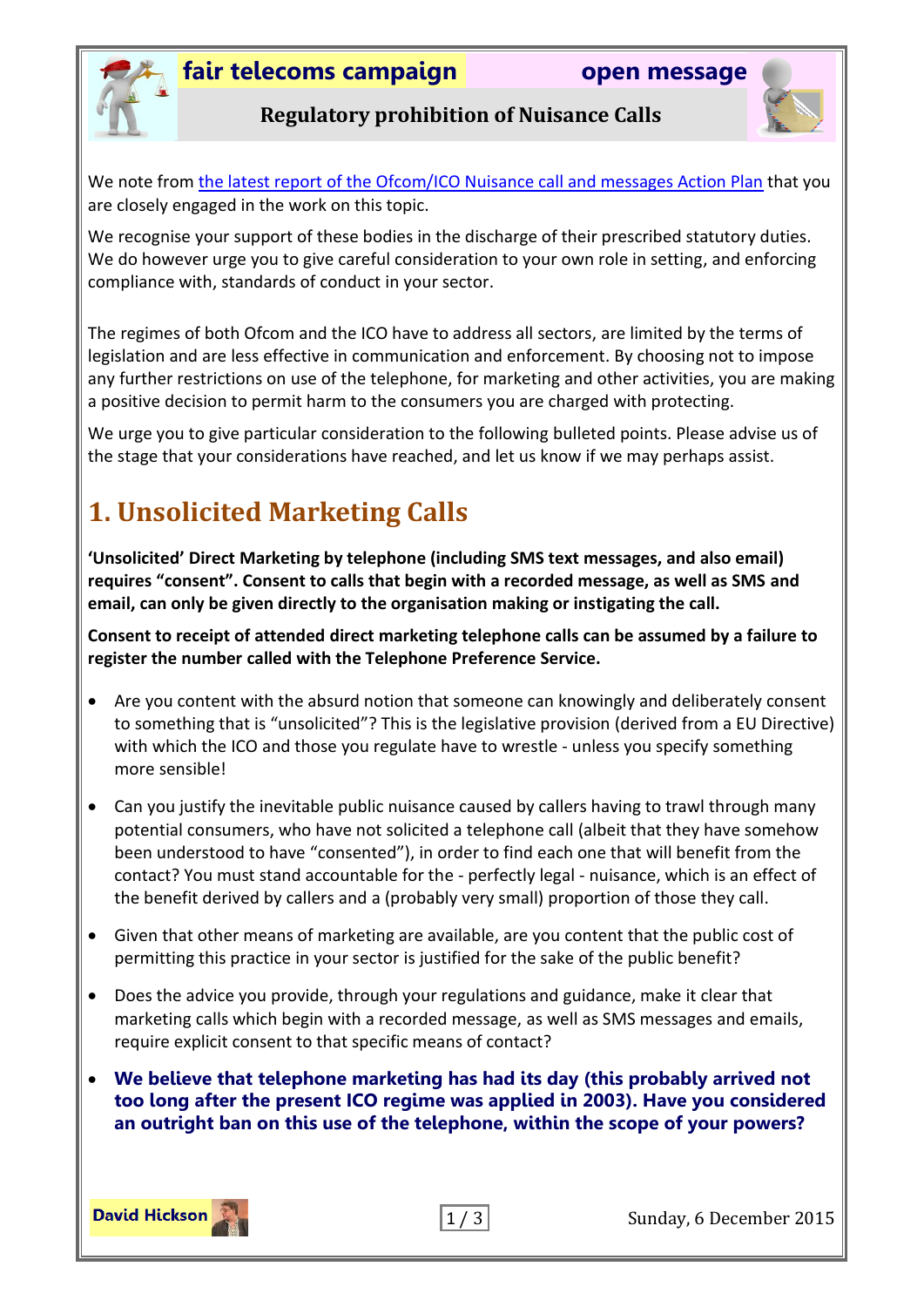



#### **Regulatory prohibition of Nuisance Calls**

# **2. Silent Calls**

**Ofcom is now coming close to effectively banning use of "Answering Machine Detection" technology, because it is an inevitable cause of Silent Calls. Furthermore, it is starting to become clear that all use of Automated Calling Systems (with whatever abandoned call rate) must be supported by use of an "Informative Message" in the event of no agent being available to deal with a call that is answered.**

**This applies to all calls to customers, not just marketing calls. Ofcom has no general powers of regulation with which to apply these requirements. It can only advise of its policy to intervene in cases warranting sufficient priority for attention by a small team.**

- Have you considering making compliance with Ofcom's implied requirements a specific stipulation in your regulations?
- Have you considered supporting Ofcom's broad strategy by imposing your own clear mandatory requirements to ensure zero tolerance of Silent Calls? Ofcom cannot directly impose requirements in general; you can do so.
- **We have always believed that it is wholly unacceptable to operate outbound calling in a way that risks callers hearing silence when they pick up the phone. This is not, as some allege, an inevitable consequence of an efficient operation**.

## **3. Other matters**

There are other points relevant to Nuisance Calls that we can make. There are also other "fair telecoms" issues where closely engaged regulators may play a more effective role than is possible through general regulation - e.g. misuse of 084/087 telephone numbers.

**There is general regulation in place, but it is limited in many ways, because the best regulation requires a close relationship between the regulator and the regulated.**

## **You cannot evade your responsibilities.**

# **4. Circulation**

This message is addressed to the bodies which hold responsibility for directing the activities of those who are seen to be most commonly responsible for Nuisance Calls. In some cases the activity may be undertaken by agents, rather than the actual licensed or regulated bodies themselves, but this is no justification for a failure to address the issues. In the case of Ofcom, we refer to its duty in respect of those who provide communications services, which is separate from that in respect of those who misuse them.

A list of those who are addressed by the message, and those to whom it is directly copied follows overleaf.